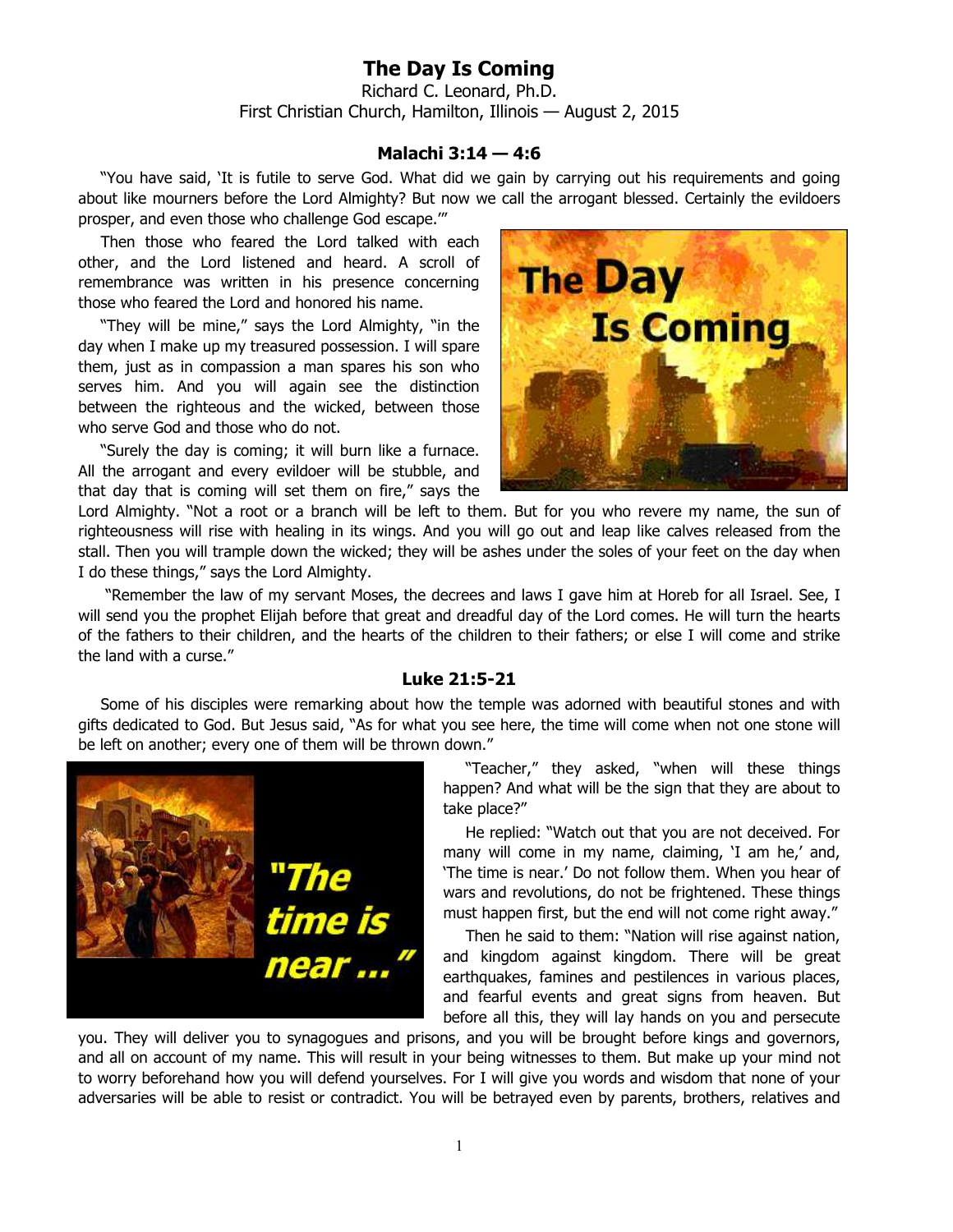friends, and they will put some of you to death. All men will hate you because of me. But not a hair of your head will perish. By standing firm you will gain life.

"When you see Jerusalem being surrounded by armies, you will know that its desolation is near. Then let those who are in Judea flee to the mountains, let those in the city get out, and let those in the country not enter the city. For this is the time of punishment in fulfillment of all that has been written."

\_\_\_\_\_\_\_\_\_\_\_\_\_\_\_\_\_\_\_\_\_\_\_\_\_\_\_\_\_

Let the rivers clap their hands, Let the mountains sing together for joy; let them sing before the Lord, for he comes to judge the earth. He will judge the world in righteousness and the peoples with equity (Psalm 98:8-9).

Sometimes it's easy to decide what to preach about. Special days occur, like Thanksgiving, Christmas, Epiphany, Palm Sunday, Easter, or Pentecost. It isn't hard to decide what's fitting to talk about at those times, and to select the Scriptures that are appropriate.

But then there are other days that are just plain Sunday. The seasons of the traditional Christian year begin with Advent, four Sundays before Christmas, and run through Pentecost, which is the fiftieth day after Easter, in May or June. But between Pentecost and Advent there's this long period, through the summer and fall, in which there aren't any of these



special Christian celebrations. Yes, there are some national events like Independence Day or Labor Day, but those aren't part of the traditional church calendar, which is based on the life of Jesus, his resurrection, and the coming of his Holy Spirit. So for quite a while there aren't a whole lot of special things going on with the Christian calendar In fact, worship scholars call this period "ordinary time," because it's  $-$  well, just ordinary.



So what do you preach about during *ordinary time*? One way to answer that question is to follow a lectionary, or a list of Scripture readings assigned for each Sunday. One such lectionary is Revised Common Lectionary, shared by several denominations. That lectionary always gives one or more lessons from the Old Testament, a Psalm, a reading from one of the Epistles, and a reading from the Gospels. The advantage of a lectionary is that it provides a good discipline for the preacher. By outlining a series of Bible readings throughout the year, it keeps the preacher from

talking about the same favorite topics over and over. Besides, a lectionary provides exposure to all parts of the Bible, including some parts we might otherwise ignore. So in my previous interim pastorate, in 2004-2005 in the Chicago suburbs, I followed the Revised Common Lectionary. That kept me from riding my favorite hobbyhorse every week, and so the congregation was more likely to be exposed to the whole counsel of God.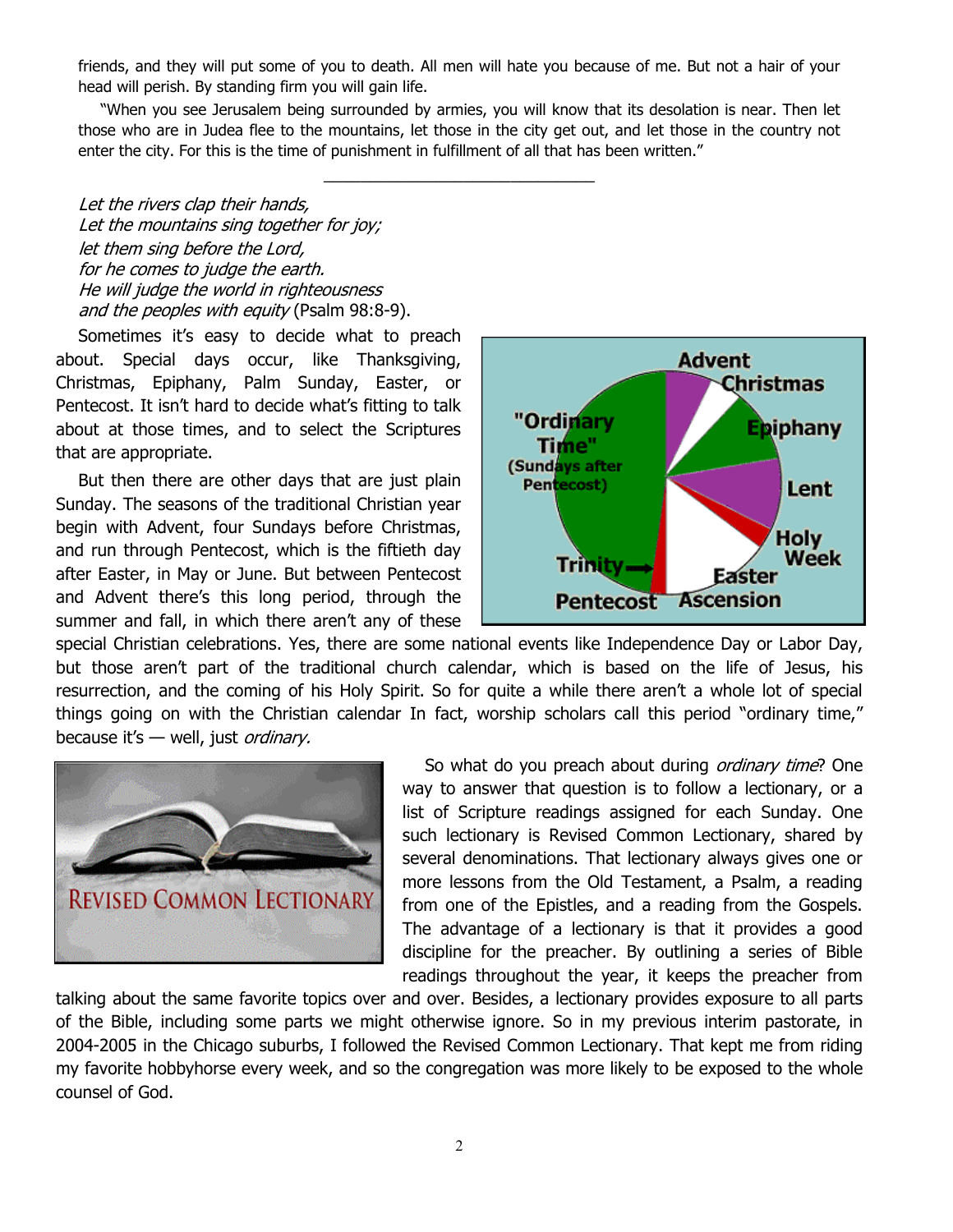Another method for picking sermon topics is to select one book of the Bible and preach through that book, chapter by chapter. That works well for a shorter book, like the Letter of James. It would take a long time, though, to get through Isaiah or the Book of Acts. However, done the right way, that method has its merits.

As your interim pastor since the first of the year I haven't been following a lectionary or working though a particular biblical book. I've just been selecting Scripture passages and sermon topics from week to week based on what I felt led to present to you. Going forward, I might consider using a lectionary or following, say, one of the Gospels, to make sure there is more variety in these Sunday morning messages. But for now I'm just asking myself, "What are some themes in Scripture that we need to be considering, especially some themes we don't often talk about?"

You can go into many churches today and hear, basically, the same subjects preached over and over. For example, some preachers concentrate on a salvation message, emphasizing God's grace through the cross of Jesus. While that's a fundamental Christian message, chances are most regular worshipers have already heard it dozens of times, and have responded to it one way or another. So preaching that same message over and over amounts to what they call "preaching to the choir." My thought is this: there is a life in Christ "the other side of the cross," in the new creation brought into play by his resurrection from the dead, and for *most* regular worshipers the need is to get additional insight into what's involved in that new-creation life. This doesn't mean we neglect the preaching of the gospel of the cross; it just means we expand our presentations to cover "the whole counsel of God," exploring many facets of the Bible's witness to what the Creator is doing in and for his world.

So today I'm turning to a prominent biblical theme that perhaps we don't hear a lot about in many churches: the theme of *judgment*. To bring this out, I selected a responsive reading from Psalm 98, and also the lessons from Malachi 4, in the Old Testament, and Luke 21 in the New Testament. Now, it wasn't that I especially *wanted* to speak on judgment, because as you know I'm not a hellfire-and-brimstone sort of guy. But the Lord's judgment against unrighteousness and injustice is a prominent theme in the Scriptures, and if we ignore it we certainly aren't getting the whole counsel of God.

We live in a culture that shies away from the thought of judgment. The idea that God will judge and punish wickedness sounds — so *judgmental*. This is an age of relativism. Supposedly, one person's idea of right and wrong is as good as another's. In order to recognize wrongdoing, there has to be a standard of right and wrong. But as soon as you start talking about a standard, you get into the realm of *religion*. And that's a no-no, when it comes to anything having to do with public standards.

Not even the Ten Commandments, as basic and as solid as they are, can be recognized today in this nation as the basis for justice, because of their connection with biblical faith and history. Never mind that the Commandments are only the common-sense rules needed to govern any stable, thriving society. Because people associate them with Christianity, they now have to be removed from any public facility associated with government, whether local, state, or national. Nobody wants to be judged by a standard associated with Christian faith.

People are willing enough to judge others and declare them to be "mean-spirited" or "bigots" or



whatever  $-$  as news reports associated with current events in our nation remind us  $-$  but only on the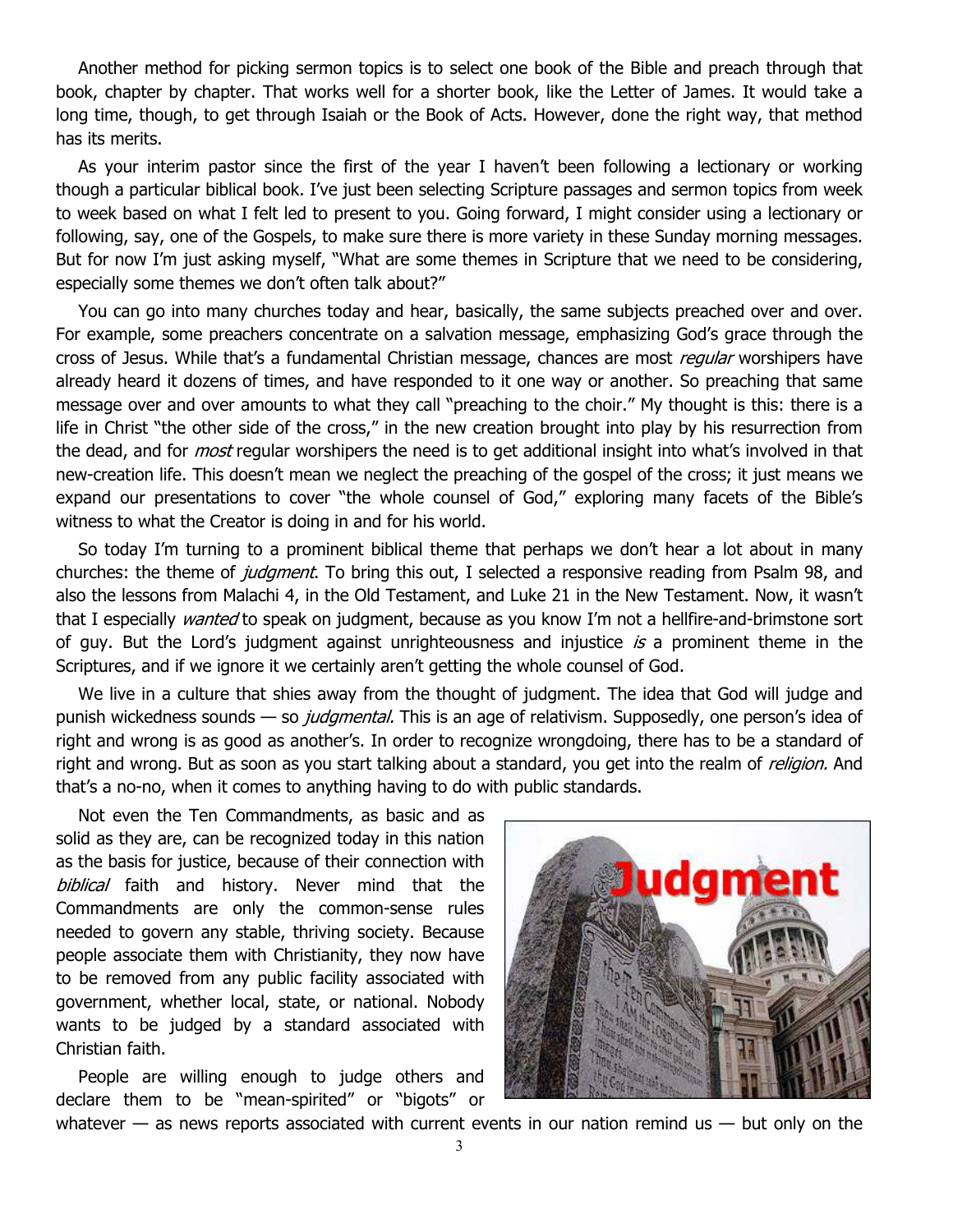basis of their own personal preferences. To claim that God makes judgments and executes them is to risk being called a dangerous religious fanatic. And there are some folks out there in the media today who are frantic about the fanatics, and doing their best to undermine any public awareness of the judgments of the Lord against sinful behavior. There are people out there who are determined never to be judged by anyone, and equally determined to *judge* anyone who disagrees with them.

What people think about it doesn't matter. What matters is what the Word of God says. There used to be a bumper sticker that read, "God says it, I believe it, that settles it." But that isn't right. It should have been, "God says it, that settles it, *whether I believe it or not."* And God's Word says, "For he cometh to judge the earth. He will judge the world in righteousness, and the peoples with his truth." So we have to talk about God's judgment, sooner or later.



Judgment was certainly a theme of Jesus' preaching. Who can forget, for example, the parable of the "wheat and tares," in which the weeds  $-$  the unrighteous  $-$  are gathered up first and burned, and then the wheat  $-$  the righteous — is gathered into the owner's barn? Who can forget the picture of the sheep and the goats, the sheep welcomed into the kingdom prepared for them but the goats sent off to eternal punishment?

And here, again, in today's passage from the Gospel of Luke, we meet this theme of judgment. Jesus is warning his disciples about fearful things to come  $-$  war, famine, pestilence, betrayal, persecution, — followed by the

desolation of Jerusalem. "For this," Jesus tells them, "is the time of punishment in fulfillment of all that has been written." Other translations call these days the "days of vengeance," when the Lord will judge the enemies of his truth.

The Lord's judgments aren't always cosmic. Sometimes they can be pretty local. Put yourself in the disciples' shoes — or sandals — for a moment. What were they facing? Their Master has been proclaiming the kingdom of God to their people, calling them back to the mission the Lord gave to their forefather Abraham  $-$  to be "a light to the nations," to renew their commitment to love the Lord with all their heart, soul, mind and strength — but the religious leaders of the community have turned a deaf ear. Now Jesus has set his face toward Jerusalem, headquarters of the self-satisfied who are fiercely opposed to his message. Barring the Father's miraculous intervention, only a cross can lie ahead for their Lord, and

persecution for them. And Jesus doesn't shy away from the danger they all face. He tells them that by standing firm, they will get through it. It won't be easy; it will take a lot of courage and faith to go through those days. But *the end will come*  $-$  the end of their persecutors' power and domination.

"When you see Jerusalem being surrounded by armies," says Jesus, "you will know that its desolation is near." A very *local* judgment is coming  $-$  a judgment localized in Jerusalem, the city that should have responded to the King's invitation into the kingdom, but instead rejected him and refused to

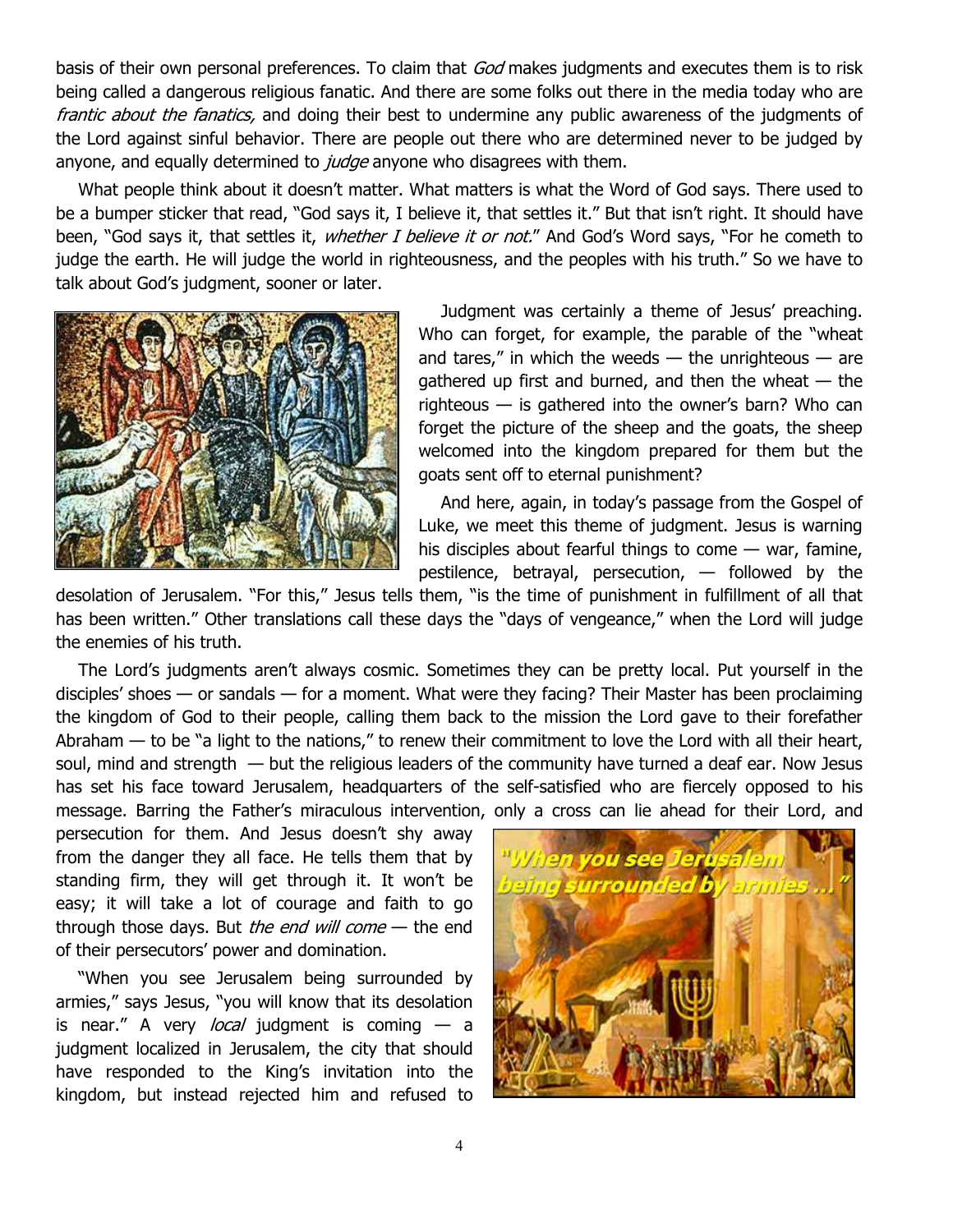acknowledge him as Messiah. And what Jesus predicted took place when, in the year 70, the Roman armies burned and destroyed a rebellious Jerusalem and its beautiful, almost-new Temple.

Well, that's a kind of history lesson, but so what? It happened 1900 years ago. I think what we have to glean from this passage in Luke is that judgment will eventually fall upon any nation, any community or any culture that opposes the move of God. It may be tough for believers for a while, but in the end God's faithful will prevail and their enemies will be exposed and brought to judgment. We don't like to think in this polarizing kind of way, but the Bible never shies away from it. The day is coming when evil won't be glossed over and called good. As the Lord told Malachi, "You will again see the distinction between the righteous and the wicked, between those who serve God and those who do not" (Malachi 3:18).

As Christians, we all love our country but we're not happy about some of the practices that are allowed by our courts, encouraged by our educational system, or celebrated in our media. When a baby can be murdered in the womb in the name of a so-called "right to privacy" — whose privacy, I ask you? — or when a man thinks he can marry another man and the courts say he has a constitutional right to it  $$ even though the human body was rather obviously designed for another sort of activity  $-$  then we wonder about the judgments of God. Yet in our own time we've seen the judgments against the Third Reich, which gassed millions of innocent Jews and others, and the "evil empire" of Soviet communism which enslaved and liquidated even more. There will be a similar judgment against our own nation unless we turn back to the standards God has laid down in his Word.

Will Islamic terrorists —the likes of ISIS and al-Qaeda — be the instruments of God's judgment, as the Assyrians and Babylonians were for wayward Israel, and the Romans for an unfaithful Jerusalem? We can all work toward a revival of the Christian witness in our land. We can pray that a return to biblical values will expand into a culture-transforming influence in our country, and spare us the "days of vengeance." But, as someone has said, if God doesn't judge America he'll have to apologize to Sodom and Gomorrah. The Lord's warning to Malachi rings in our ears: Get your act together, or "I will come and strike the land with a curse."

Judgment doesn't always fall in sudden and dramatic ways. God's judgments can take effect almost imperceptibly, over a period of time. We see the results of his judgment against sin in the cumulative effect of millions of lives being lived in ignorance of his ways — in the decrease in the general quality of life as our culture sinks into crudity, violence and self-centeredness. We see the results of God's judgment



in the individual lives of people we know who've chosen to live without the light of Christ; some of these people might be our own friends or family members. Shirley Anne and I pray regularly for several of our family members, because their lives are affected by their reluctance to embrace the way of Jesus.

There's an interesting biblical definition of judgment, in John 3:19: "And this is the judgment, that the light has come into the world, and men loved darkness rather than light, because their deeds were evil." God doesn't have to send a bolt of lightning, or even allow some

human instrument to exercise his judgment. The punishment for turning out the lights is to walk in darkness. The Bible talks about the wrath of God; as Paul says, "For the wrath of God is revealed from heaven against all ungodliness and wickedness of men who by their wickedness suppress the truth" (Romans 1:18). When you suppress the truth, God doesn't have to zap you with some extra punishment.